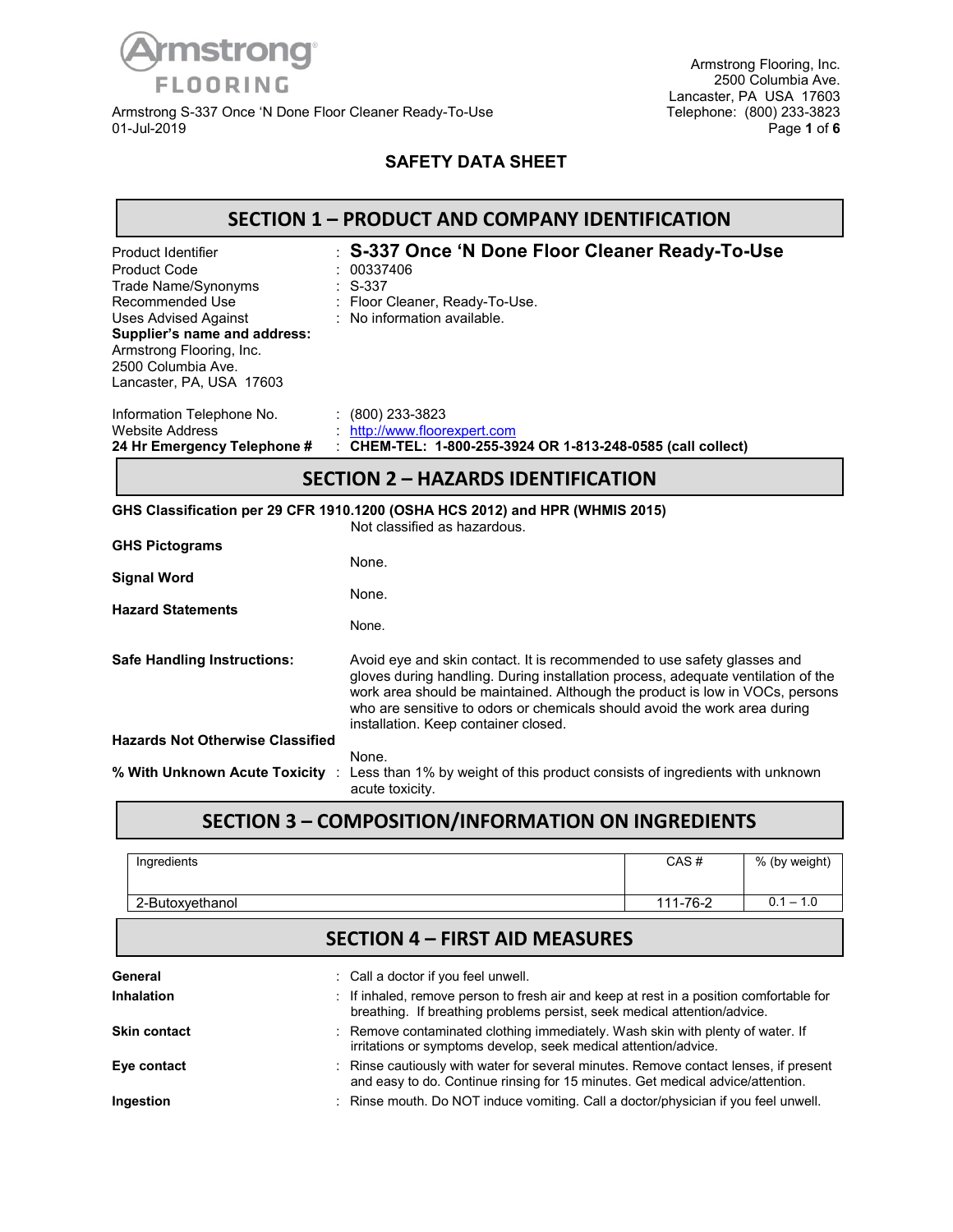

Armstrong S-337 Once 'N Done Floor Cleaner Ready-To-Use 01-Jul-2019

Armstrong Flooring, Inc. 2500 Columbia Ave. Lancaster, PA USA 17603<br>Telephone: (800) 233-3823 01-Jul-2019 Page **2** of **6**

| <b>Notes for Physician</b>                        | Treat symptomatically.                                                  |
|---------------------------------------------------|-------------------------------------------------------------------------|
| Signs and symptoms of short-term (acute) exposure |                                                                         |
| Inhalation                                        | : None known.                                                           |
| Skin                                              | : Symptoms may include mild redness or itching.                         |
| Eyes                                              | : Symptoms may include mild redness, itching, or pain.                  |
| Ingestion                                         | : None known.                                                           |
| Effects of long-term (chronic) exposure           |                                                                         |
|                                                   | : None known.                                                           |
|                                                   | Indication of need for immediate medical attention or special treatment |
|                                                   | : Difficulty breathing persists after removing the person to fresh air. |

Any exposure to the eye which causes irritation.

### **SECTION 5 – FIRE FIGHTING MEASURES**

| Suitable extinguishing media                                    | : Carbon dioxide, dry chemical powder, alcohol resistant foam or water spray.                                                                                                                                                                                                                                                                                                                  |  |  |  |  |
|-----------------------------------------------------------------|------------------------------------------------------------------------------------------------------------------------------------------------------------------------------------------------------------------------------------------------------------------------------------------------------------------------------------------------------------------------------------------------|--|--|--|--|
| Unsuitable extinguishing media                                  | : Water jet may spread the burning material.                                                                                                                                                                                                                                                                                                                                                   |  |  |  |  |
| Hazardous combustion products                                   | : Carbon dioxide; Carbon monoxide; Ammonia; Nitrogen oxides as well as other toxic<br>vapors and gases which are common to thermal degradation of organic<br>compounds.                                                                                                                                                                                                                        |  |  |  |  |
| Special fire-fighting procedures/equipment                      |                                                                                                                                                                                                                                                                                                                                                                                                |  |  |  |  |
|                                                                 | : Firefighters should wear proper protective equipment and self-contained breathing<br>apparatus with full face piece operated in positive pressure mode. Move containers<br>from fire area if safe to do so. Water spray may be useful in cooling equipment<br>exposed to heat and flame. After fires have been extinguished, carefully clean all<br>equipment and surfaces exposed to fumes. |  |  |  |  |
| <b>Environmental precautions</b>                                | : Do not allow large amounts of this product to enter drains or contaminate ground<br>water system.                                                                                                                                                                                                                                                                                            |  |  |  |  |
| Fire hazards/conditions of flammability                         |                                                                                                                                                                                                                                                                                                                                                                                                |  |  |  |  |
|                                                                 | : Not flammable under normal conditions of use. Closed containers may rupture if<br>exposed to excess heat or flame due to a build-up of internal pressure.                                                                                                                                                                                                                                    |  |  |  |  |
| Flammability classification (OSHA 29 CFR 1910.1200, WHMIS 2015) |                                                                                                                                                                                                                                                                                                                                                                                                |  |  |  |  |
|                                                                 | : Not flammable.                                                                                                                                                                                                                                                                                                                                                                               |  |  |  |  |

NFPA Rating  $\therefore$  0 - Minimal 1 – Slight 2 – Moderate 3 – Serious 4 – Severe

*Health:* 1 *Flammability* 1 *Instability* 0 *Special Hazards:* None

### **SECTION 6 – ACCIDENTAL RELEASE MEASURES**

| <b>Personal precautions</b>                           | : Restrict access to area until completion of clean-up. All persons dealing with<br>clean-up should wear the appropriate chemically protective equipment.                                                                                                                                                                                                                                                                                                  |
|-------------------------------------------------------|------------------------------------------------------------------------------------------------------------------------------------------------------------------------------------------------------------------------------------------------------------------------------------------------------------------------------------------------------------------------------------------------------------------------------------------------------------|
| <b>Protective equipment</b>                           | Refer to Section 8 for additional information on acceptable personal protective<br>equipment.                                                                                                                                                                                                                                                                                                                                                              |
| <b>Emergency Procedures</b>                           | : This product does not contain chemicals requiring EPA notification for spills.                                                                                                                                                                                                                                                                                                                                                                           |
| Methods and materials for containment and cleaning up |                                                                                                                                                                                                                                                                                                                                                                                                                                                            |
|                                                       | Ventilate area of release. Stop spill or leak at source if safely possible. Caution: floor<br>surfaces will be slippery! Contain product with inert absorbent material, preventing<br>it from entering sewer lines or waterways. Gather up spilled material and place in<br>suitable container for later disposal (see Section 13). Residual of product, while still<br>wet, can be cleaned up with water. Notify the appropriate authorities as required. |
| <b>Prohibited materials</b>                           | : None known.                                                                                                                                                                                                                                                                                                                                                                                                                                              |
| <b>Environmental precautions</b>                      | : Do not allow large amounts of this product to enter drains or waterways, or<br>contaminate ground water systems. Small amounts, such as used to clean floors,<br>etc. may be disposed of by pouring down a drain.                                                                                                                                                                                                                                        |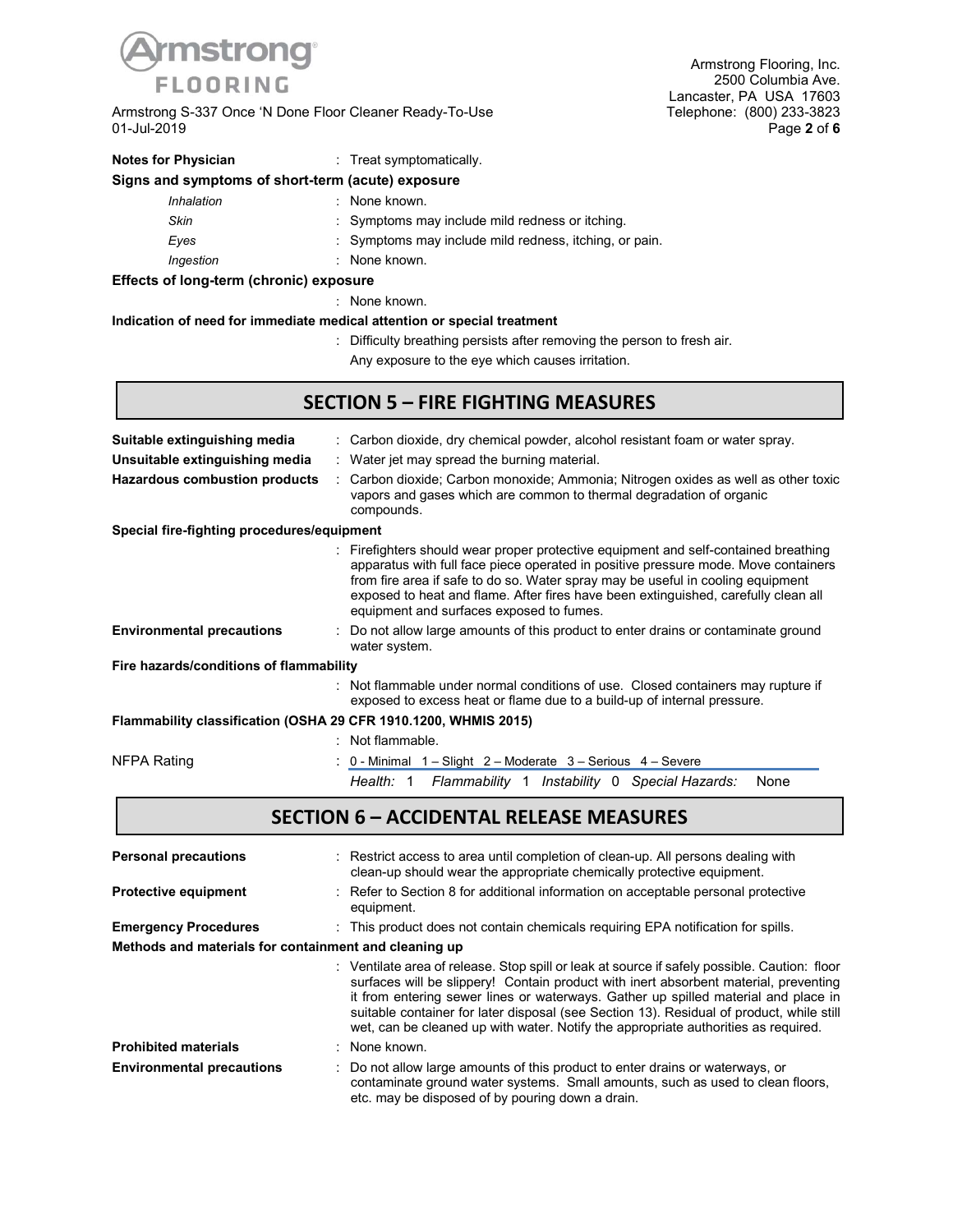

Armstrong S-337 Once 'N Done Floor Cleaner Ready-To-Use Telephone: (800) 233-3823<br>16 Page 3 of 6 01-Jul-2019 Page **3** of **6**

Armstrong Flooring, Inc. 2500 Columbia Ave. Lancaster, PA USA 17603<br>Telephone: (800) 233-3823

#### **Reference to other sections** : See Section 14 for disposal information.

### Safe handling procedures : Wear suitable protective equipment during handling. (See Section 8.) Observe good hygiene standards. Use only with adequate ventilation. Wash thoroughly after handling. Avoid contact with eyes, skin, or clothing. **Storage requirements** : Store in a cool, dry, well-ventilated area. Store away from heat and open flame. Store in original container. Keep tightly closed when not in use. **Incompatible materials** : See Section 10. **Special packaging materials** : No special requirements. **SECTION 7 – HANDLING AND STORAGE**

### **SECTION 8 – EXPOSURE CONTROLS AND PERSONAL PROTECTION**

| <b>Permissible Exposure Limits</b>                                  |                                                                                                                                                                                                                                      |                                                                                                                                                                                                                                                                     | No exposure limits have been established for the product itself. Below are exposure<br>limits for the components in the product.                             |            |                 |                  |             |
|---------------------------------------------------------------------|--------------------------------------------------------------------------------------------------------------------------------------------------------------------------------------------------------------------------------------|---------------------------------------------------------------------------------------------------------------------------------------------------------------------------------------------------------------------------------------------------------------------|--------------------------------------------------------------------------------------------------------------------------------------------------------------|------------|-----------------|------------------|-------------|
| Ingredients                                                         |                                                                                                                                                                                                                                      |                                                                                                                                                                                                                                                                     | <b>ACGIH TLV</b><br>CAS#                                                                                                                                     |            | <b>OSHA PEL</b> |                  |             |
|                                                                     |                                                                                                                                                                                                                                      |                                                                                                                                                                                                                                                                     |                                                                                                                                                              | <b>TWA</b> | <b>STEL</b>     | <b>PEL</b>       | <b>STEL</b> |
| 2-Butoxyethanol                                                     |                                                                                                                                                                                                                                      |                                                                                                                                                                                                                                                                     | 111-76-2                                                                                                                                                     | 20 ppm     | N/Av            | 50 ppm<br>(skin) | N/Av        |
| <b>Engineering Controls</b><br><b>Personal Protection Equipment</b> | Use general or local exhaust ventilation to maintain air concentrations below<br>recommended exposure limits. Ventilation should effectively remove and prevent<br>buildup of any vapor generated from the handling of this product. |                                                                                                                                                                                                                                                                     |                                                                                                                                                              |            |                 |                  |             |
|                                                                     |                                                                                                                                                                                                                                      |                                                                                                                                                                                                                                                                     |                                                                                                                                                              |            |                 |                  |             |
| <b>Note</b>                                                         |                                                                                                                                                                                                                                      |                                                                                                                                                                                                                                                                     | : The following PPE recommendations are for professional users. Consumer users should<br>refer to the product label.                                         |            |                 |                  |             |
| Eye / face protection                                               |                                                                                                                                                                                                                                      | : Eye protection such as chemical goggles or safety glasses is recommended.                                                                                                                                                                                         |                                                                                                                                                              |            |                 |                  |             |
| <b>Skin protection</b>                                              |                                                                                                                                                                                                                                      | : Wear gloves which are impervious to the product. Glove materials such as rubber<br>or vinyl are recommended.                                                                                                                                                      |                                                                                                                                                              |            |                 |                  |             |
| <b>Body protection</b>                                              |                                                                                                                                                                                                                                      | : Where extensive exposure to product is possible, use resistant coveralls, apron and<br>boots to prevent contact.                                                                                                                                                  |                                                                                                                                                              |            |                 |                  |             |
| <b>Respiratory protection</b>                                       |                                                                                                                                                                                                                                      | Under normal working conditions, respiratory protection is not necessary when<br>using this product as recommended. If work process generates excessive<br>quantities of vapor, or exposures in excess of any PEL, wear an appropriate<br>organic vapor respirator. |                                                                                                                                                              |            |                 |                  |             |
| Site safety equipment                                               |                                                                                                                                                                                                                                      | working area.                                                                                                                                                                                                                                                       | : An eyewash station and safety shower should be made available in the immediate                                                                             |            |                 |                  |             |
| General hygiene considerations                                      |                                                                                                                                                                                                                                      |                                                                                                                                                                                                                                                                     | : Avoid contact with eyes, skin and clothing. Upon completion of work, wash hands<br>thoroughly. Remove soiled clothing and wash it thoroughly before reuse. |            |                 |                  |             |

### **SECTION 9 – PHYSICAL AND CHEMICAL PROPERTIES**

| <b>Physical state</b>                                           | : Liguid                       | Appearance                                                      | : Greenish-yellow |
|-----------------------------------------------------------------|--------------------------------|-----------------------------------------------------------------|-------------------|
| Odor                                                            | : Ammonia                      | <b>Odor threshold</b>                                           | : N/Av            |
| pH                                                              | $: 9.5 - 10.5$                 | <b>Specific gravity</b>                                         | : 1.00            |
| <b>Boiling point</b>                                            | : $212^{\circ}F(100^{\circ}C)$ | Coefficient of water/oil distribution                           | : N/Av            |
| <b>Melting/Freezing point</b>                                   | : N/Av                         | Solubility in water                                             | : Miscible        |
| Vapor pressure (mm Hg @ 20°C / 68°F) : N/Av                     |                                | <b>Evaporation rate (n-Butyl acetate = 1)</b> $\therefore$ N/Av |                   |
| Vapor density (Air = 1)                                         | : N/Av                         | Volatiles (% by weight)                                         | $:$ > 95 %        |
| <b>Volatile organic compounds (VOCs)</b> : 0.47% per CARB rules |                                |                                                                 |                   |
| <b>Particle size</b>                                            | : N/Av                         | <b>Flammability classification</b>                              | $:$ Not flammable |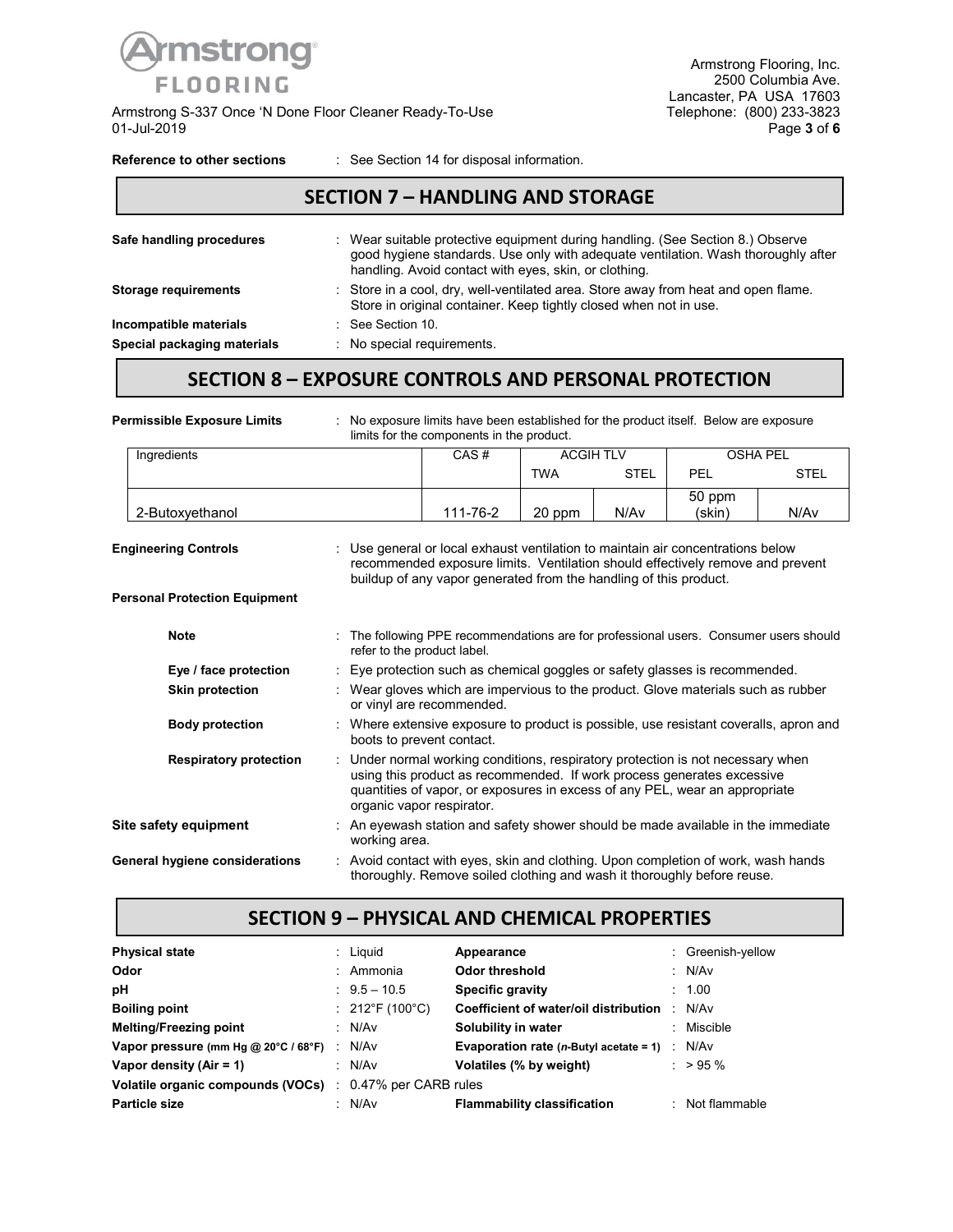

Armstrong S-337 Once 'N Done Floor Cleaner Ready-To-Use 01-Jul-2019

Armstrong Flooring, Inc. 2500 Columbia Ave. Lancaster, PA USA 17603<br>Telephone: (800) 233-3823 01-Jul-2019 Page **4** of **6**

| Flash point                                                         |  |        | $\approx$ >93.3°C (>200°F) Lower flammable limit (% by vol) Not available       |  |                 |  |
|---------------------------------------------------------------------|--|--------|---------------------------------------------------------------------------------|--|-----------------|--|
| Flash point method                                                  |  |        | Setaflash closed Upper flammable limit $(\%$ by vol) $\therefore$ Not available |  |                 |  |
| <b>Auto-ignition temperature</b>                                    |  | : N/Av | Decomposition temperature                                                       |  | : Not available |  |
| <b>Viscosity</b>                                                    |  | : N/Av | <b>Oxidizing properties</b>                                                     |  | : Not available |  |
| Explosion data: Sensitivity to mechanical impact / static discharge |  |        |                                                                                 |  |                 |  |

**:** Not expected to be sensitive to mechanical impact or static discharge.

### **SECTION 10 – REACTIVITY AND STABILITY INFORMATION**

| Reactivity                             | Not reactive.                                                              |  |  |  |  |
|----------------------------------------|----------------------------------------------------------------------------|--|--|--|--|
| <b>Stability</b>                       | : Stable under the recommended storage and handling conditions prescribed. |  |  |  |  |
| <b>Hazardous reactions</b>             | : Hazardous polymerization does not occur.                                 |  |  |  |  |
| <b>Conditions to avoid</b>             | $\therefore$ Extreme heat.                                                 |  |  |  |  |
| Materials to avoid and incompatibility |                                                                            |  |  |  |  |
|                                        | : Strong oxidizing agents.                                                 |  |  |  |  |
| Hazardous decomposition products       |                                                                            |  |  |  |  |

: None known, refer to hazardous combustion products in Section 5.

## **SECTION 11 – TOXICOLOGICAL INFORMATION**

| Routes of exposure                                                                                                        | : Inhalation: YES                                                                                                     |                                                                                                                                                  |      | Skin Absorption: NO Skin and Eyes: YES Ingestion: YES                           |  |  |  |  |  |
|---------------------------------------------------------------------------------------------------------------------------|-----------------------------------------------------------------------------------------------------------------------|--------------------------------------------------------------------------------------------------------------------------------------------------|------|---------------------------------------------------------------------------------|--|--|--|--|--|
| <b>Symptoms of exposure</b>                                                                                               | $\therefore$ See Section 4.                                                                                           |                                                                                                                                                  |      |                                                                                 |  |  |  |  |  |
| <b>Calculated Acute Toxicity Estimates for the Product</b>                                                                |                                                                                                                       |                                                                                                                                                  |      |                                                                                 |  |  |  |  |  |
| Inhalation                                                                                                                | : $> 300 \text{ mq/L}$                                                                                                |                                                                                                                                                  |      |                                                                                 |  |  |  |  |  |
| Oral                                                                                                                      | > 40,000 mg/kg                                                                                                        |                                                                                                                                                  |      |                                                                                 |  |  |  |  |  |
| Dermal                                                                                                                    | $:$ > 40,000 mg/kg                                                                                                    |                                                                                                                                                  |      |                                                                                 |  |  |  |  |  |
| <b>Toxicological data</b>                                                                                                 | : See below for individual ingredient acute toxicity data.                                                            |                                                                                                                                                  |      |                                                                                 |  |  |  |  |  |
|                                                                                                                           | LC50 (4 hr)                                                                                                           |                                                                                                                                                  | LD50 |                                                                                 |  |  |  |  |  |
| Ingredients                                                                                                               | Inhalation, rat                                                                                                       | Oral, rat                                                                                                                                        |      | Dermal, rabbit                                                                  |  |  |  |  |  |
| 2-Butoxyethanol                                                                                                           | 2.17                                                                                                                  | 917                                                                                                                                              |      | 220                                                                             |  |  |  |  |  |
| Serious eye damage / eye irritation<br>Respiratory or skin sensitization<br>Germ cell mutagenicity<br>Carcinogenic status | : May cause mild irritation to skin.<br>May cause mild, temporary irritation to eyes.<br>: None known.<br>None known. | Does not contain any chemical listed as a carcinogen by IARC, NTP, or OSHA in<br>a confirmed animal carcinogen with unknown relevance to humans. |      | concentrations greater than 0.1%. ACGIH classifies 2-butoxyethanol in group A3- |  |  |  |  |  |
| <b>Reproductive toxicity</b>                                                                                              | : None known.                                                                                                         |                                                                                                                                                  |      |                                                                                 |  |  |  |  |  |
| <b>Specific Target Organ Toxicity, Single Exposure</b>                                                                    |                                                                                                                       |                                                                                                                                                  |      |                                                                                 |  |  |  |  |  |
|                                                                                                                           | None known.                                                                                                           |                                                                                                                                                  |      |                                                                                 |  |  |  |  |  |
| <b>Specific Target Organ Toxicity, Repeated Exposure</b>                                                                  |                                                                                                                       |                                                                                                                                                  |      |                                                                                 |  |  |  |  |  |
|                                                                                                                           | None known.                                                                                                           |                                                                                                                                                  |      |                                                                                 |  |  |  |  |  |
| <b>Aspiration hazard</b>                                                                                                  | None known.                                                                                                           |                                                                                                                                                  |      |                                                                                 |  |  |  |  |  |
| <b>Additional information</b>                                                                                             | : N/Av                                                                                                                |                                                                                                                                                  |      |                                                                                 |  |  |  |  |  |

## **SECTION 12 – ECOLOGICAL INFORMATION**

**Environmental effects** : Under normal conditions of use, this product may be disposed of by pouring down a drain.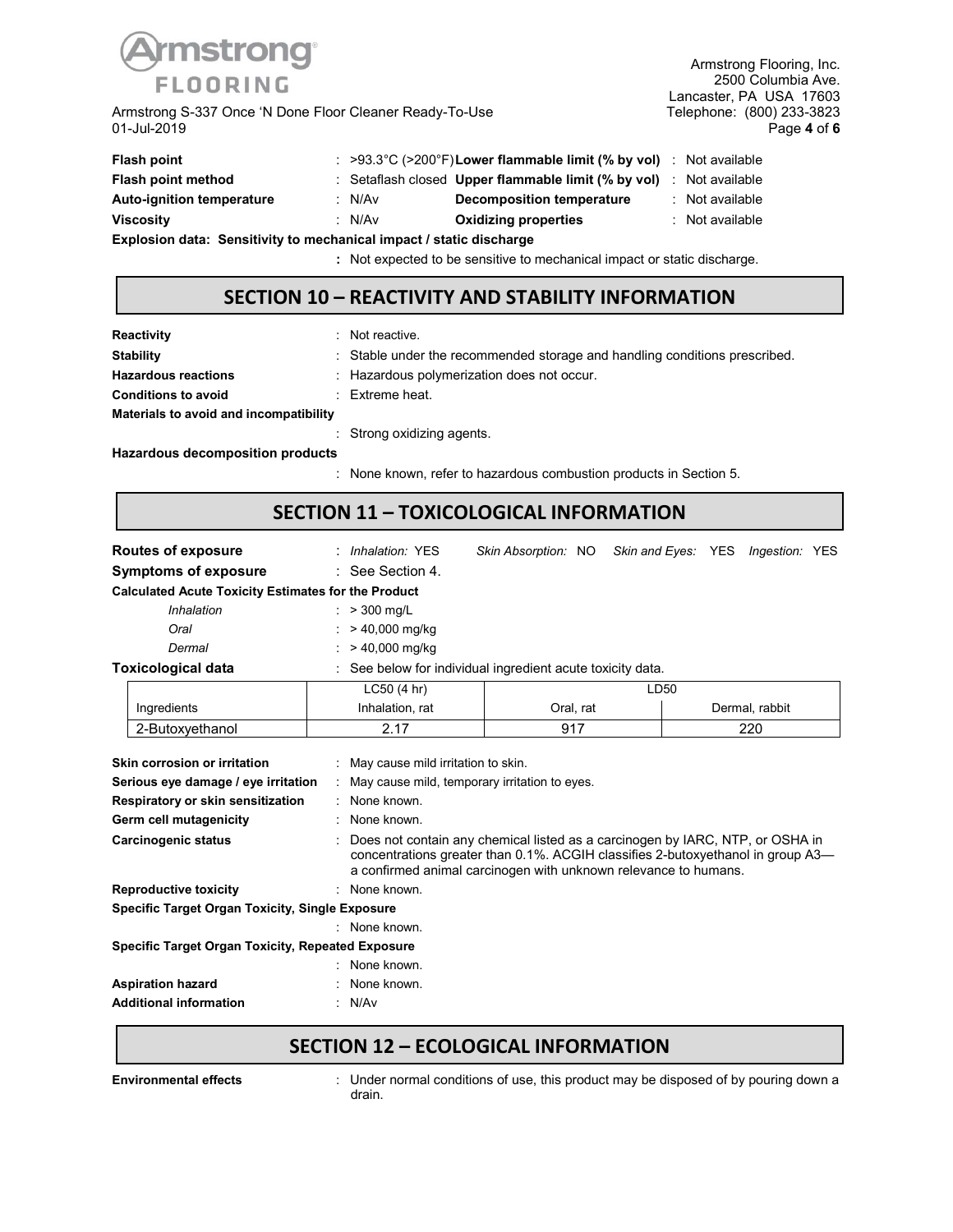

Armstrong S-337 Once 'N Done Floor Cleaner Ready-To-Use<br>01-Jul-2019 01-Jul-2019 Page **5** of **6**

| <b>Ecotoxicity</b>               | : No data available. |
|----------------------------------|----------------------|
| <b>Biodegradability</b>          | : No data available. |
| <b>Bioaccumulative potential</b> | : No data available. |
| <b>Mobility in soil</b>          | : No data available. |
| <b>PBT and vPvB assessment</b>   | : No data available. |
| Other adverse effects            | : No data available. |

### **SECTION 13 – DISPOSAL CONSIDERATION**

| Handling for disposal      | : Handle waste according to recommendations in Section 7.                                                                                                                                   |
|----------------------------|---------------------------------------------------------------------------------------------------------------------------------------------------------------------------------------------|
| <b>Methods of disposal</b> | Dispose in accordance with all applicable federal, state, provincial and local<br>regulations. Contact your local, state, provincial or federal environmental agency<br>for specific rules. |
| Packaging                  | $\therefore$ Handle contaminated packaging in the same manner as the product.                                                                                                               |
| <b>RCRA</b>                | : For disposal of unused or waste material, check with local, state and federal<br>environmental agencies.                                                                                  |

### **SECTION 14 – TRANSPORTATION INFORMATION**

| Regulatory<br>Information                             | <b>UN</b><br><b>Number</b> | <b>Shipping Name</b>                                                    | <b>Class</b> | Packing<br>Group | Label       |
|-------------------------------------------------------|----------------------------|-------------------------------------------------------------------------|--------------|------------------|-------------|
| <b>TDG</b>                                            | <b>None</b>                | This product is not regulated according to<br>Canadian TDG regulations. | <b>None</b>  | None             | <b>None</b> |
| <b>TDG</b><br><b>Additional</b><br>Information        | <b>None</b>                |                                                                         |              |                  |             |
| 49 CFR/DOT                                            | <b>None</b>                | This product is not regulated according to US<br>DOT regulations.       | <b>None</b>  | <b>None</b>      | <b>None</b> |
| <b>49 CFR/DOT</b><br>Additional<br><b>Information</b> | <b>None</b>                | .<br>$\sim$ $\sim$                                                      |              |                  |             |

**IATA** : Not regulated for Air Transport

**IMDG** : Not regulated for Ocean Transport

### **SECTION 15 – REGULATORY INFORMATION**

#### **Canadian Information:**

This product has been classified according to the hazard criteria of the Hazardous Products Regulations (HPR). This SDS contains all of the information required by the HPR.

Canadian Environmental Protection Act (CEPA) information: All ingredients listed appear on either the Domestic Substances List (DSL) or the Non- Domestic Substances List (NDSL).

#### **US Federal Information:**

TSCA: All ingredients appear on the Toxic Substances Control Act (TSCA) inventory.

CERCLA Reportable Quantity (RQ) (40 CFR 117.302): None reported.

SARA TITLE III: Sec. 302, Extremely Hazardous Substances, 40 CFR 355: No Extremely Hazardous Substances are present in this material.

SARA TITLE III: Sec. 311 and 312, SDS Requirements, 40 CFR 370 Hazard Classes: Not Hazardous.

SARA TITLE III: Sec. 313, Toxic Chemicals Notification, 40 CFR 372: This product is not subject to SARA notification requirements, since it does not contain any Toxic Chemical constituents above *de minimus* concentrations.

#### **U.S. State Right To Know Laws**

California Proposition 65: None